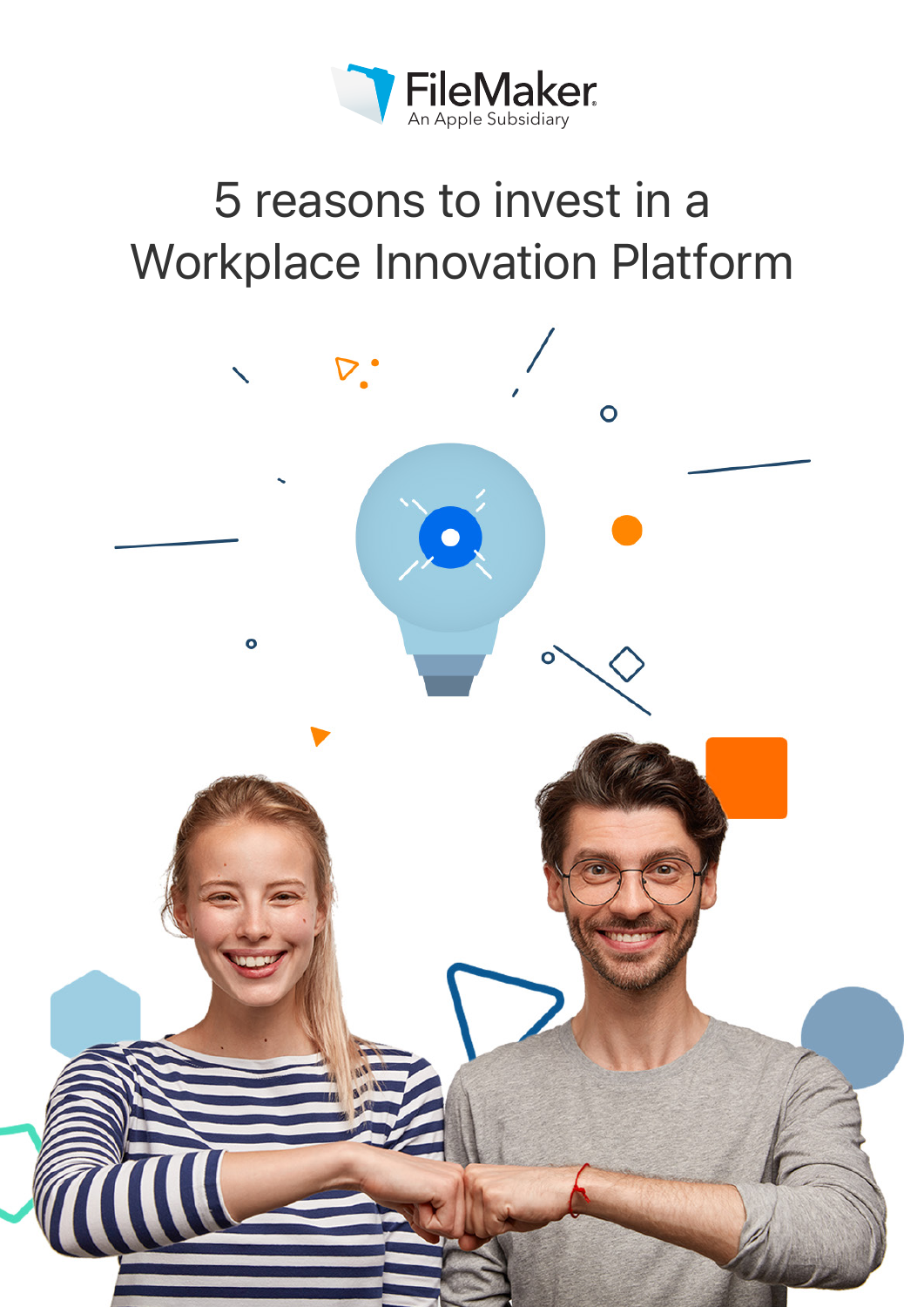# Introduction

As a business leader you know just how much there is to think about on a daily basis. The market has become a pressure cooker of expectations: to do more with less, to become better, faster, and more efficient. As a result, instead of innovating your business, you spend most of your time just trying to make it through each day. But these challenges don't have to stop you.

A Workplace Innovation Platform gives you the tools to tailor your existing processes and systems to meet the exact needs of your team and business. In no time, you'll be able to turn your goals into actionable plans, make smarter decisions, and see the transformation you helped create.

Here are 5 reasons to invest in a Workplace Innovation Platform:

- 1. Escape the work rut
- 2. Bridge the gap between appliance apps and enterprise systems
- 3. Unleash your ideas and expertise
- 4. Go fully paperless
- 5. Move to mobility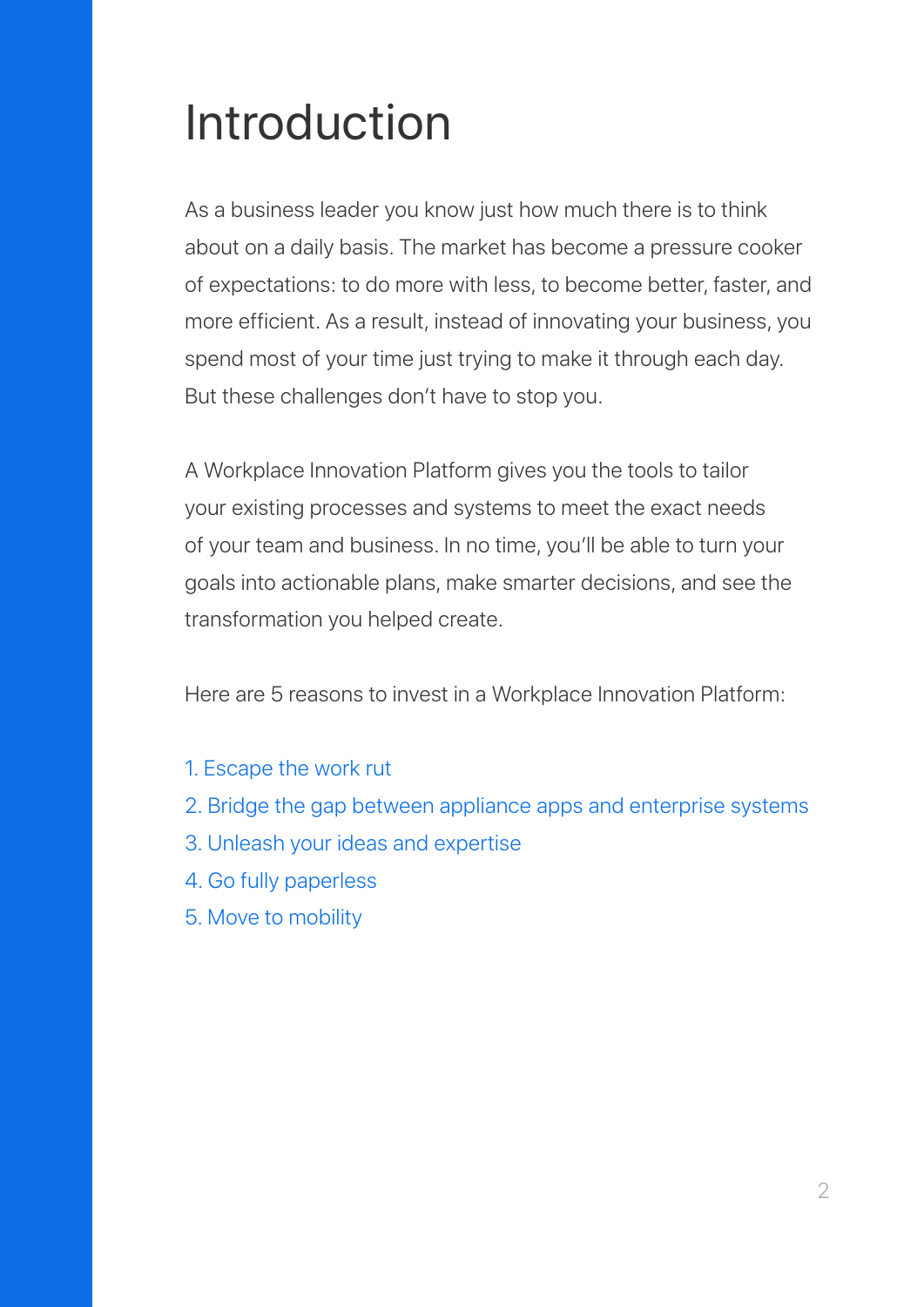# 1. Escape the work rut

It's a familiar feeling. You'd like nothing more than to focus your time and energy on growing your business. But you are consumed with manual processes and managing spreadsheets, disconnected systems, and administrative tasks. It feels like every time you take two steps forward you end up taking one step back. If you or your business has fallen into this frustrating loop of repetitive tasks, you might be in a work rut.

This is where a Workplace Innovation Platform can help. It allows you to build custom apps that can eliminate paper processes, scattered sources of information, and significant manual data entry — freeing your full attention for business-critical, strategic projects.

#### Customers cited the following challenges for needing a custom app



Source: 2018 State of the Custom App Report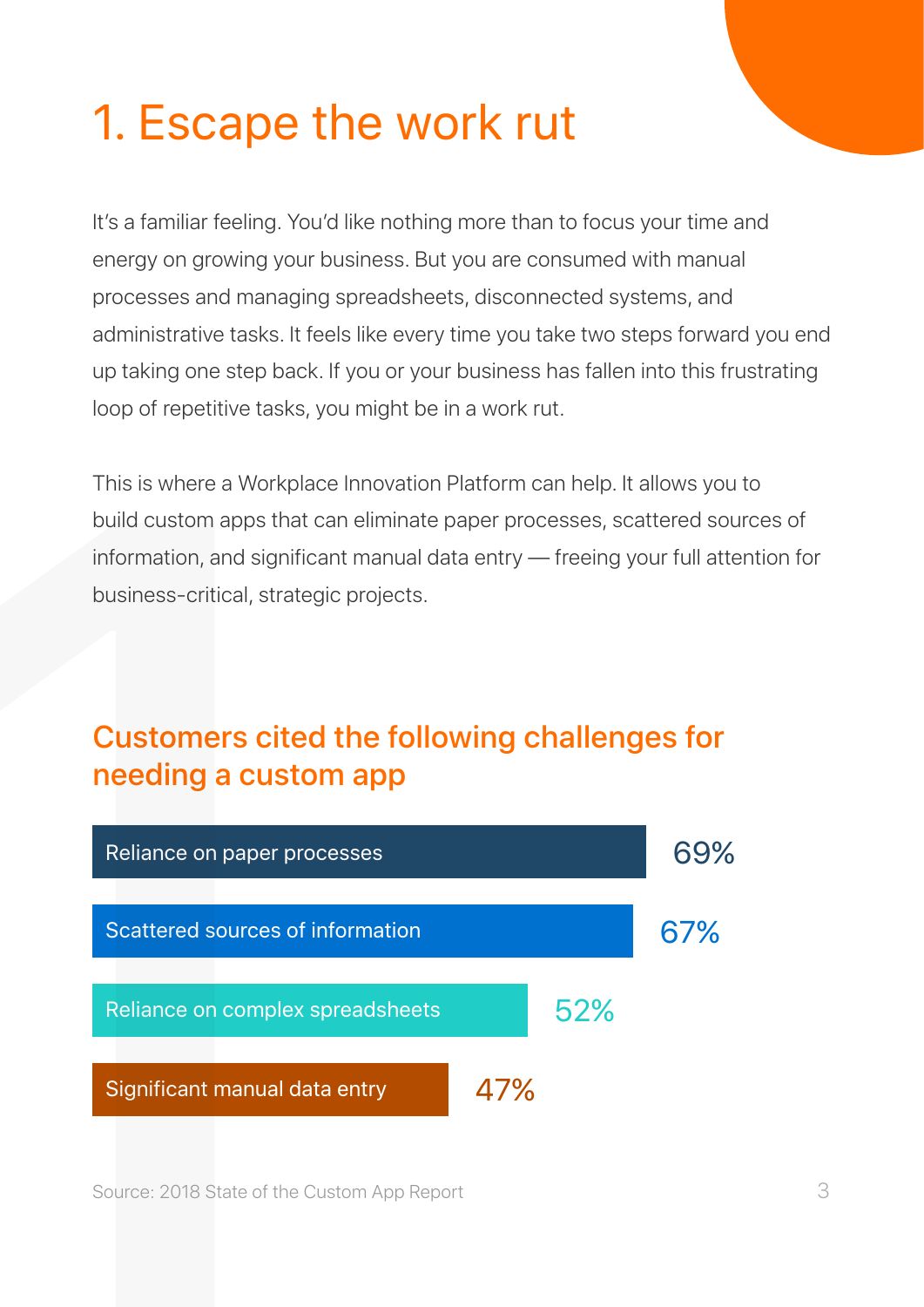### 2. Bridge the gap between appliance apps and enterprise systems

You likely use an ad-hoc mix of appliance apps such as off-the-shelf accounting, email, and file sharing systems to help run the core aspects of your business. They are useful but don't talk to one another, resulting in siloed information.

You may also use enterprise systems like ERP or CRM which can be effective for resourcing and customer relations, but don't meet the custom needs of your business. Appliance apps are limited and enterprise systems are focused elsewhere.

A Workplace Innovation Platform bridges this gap, acting as an intermediary between the two. No matter how your business evolves, the platform is fully customizable to support it.

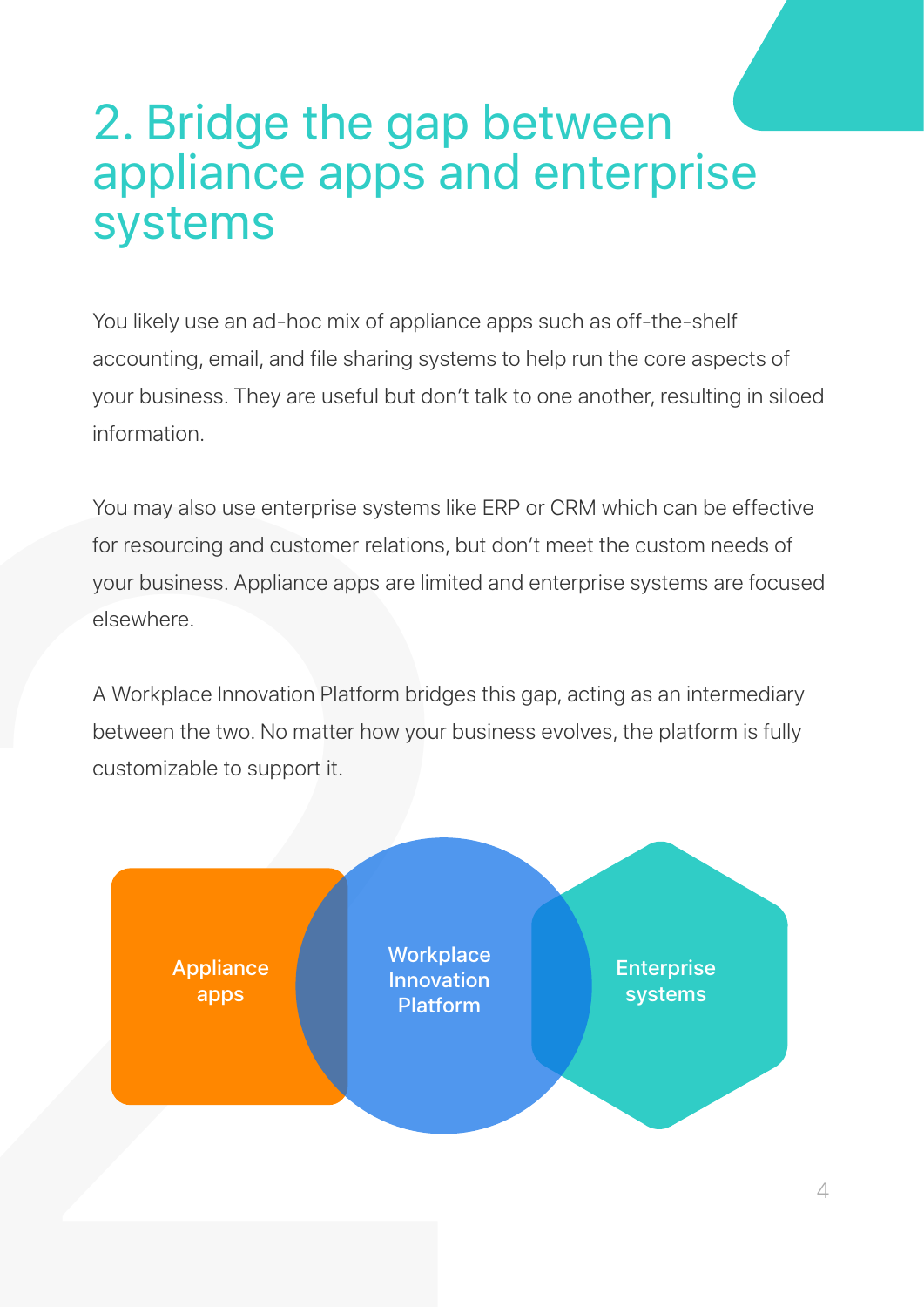## 3. Unleash your ideas and expertise

One of the biggest frustrations in business is to be stopped in your tracks by administrative tasks. You want to be able to turn your innovative ideas into reality and share them with others.

With a Workplace Innovation Platform, you can build a custom app yourself or with the help of a trusted advisor. Either way, the innovation will always belong to you and your business will quickly see the benefits.

#### Benefits of a custom app



Source: 2018 State of the Custom App Report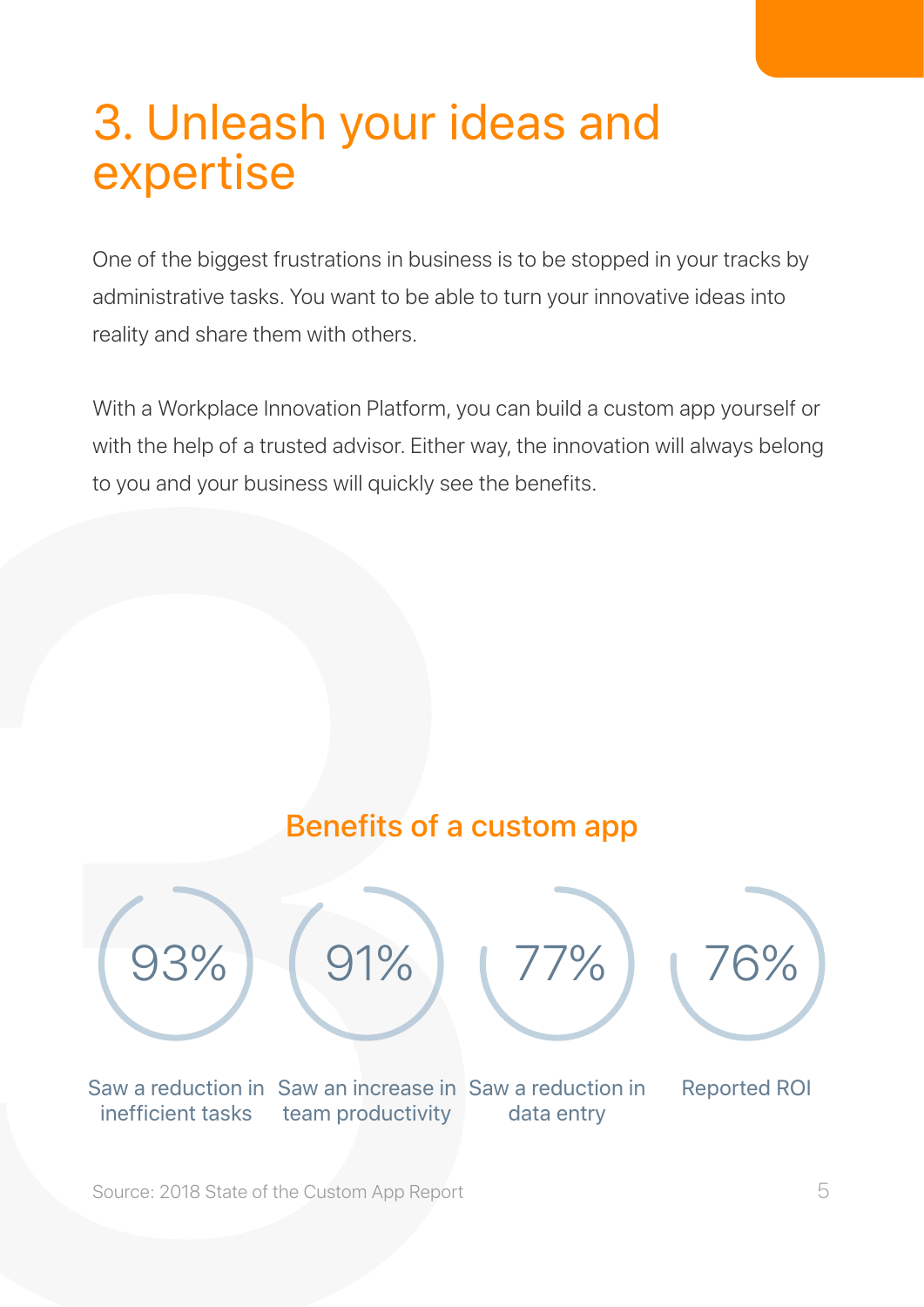# 4. Go fully paperless

Relying on paper processes is a top struggle of most businesses. Working with paper can stagnate workflow: forms can get lost, errors can arise due to manual data entry, and business efficiency can drop while waiting for manual processing.

Going paperless gives your business a competitive edge. From the outset, it reduces space and costs so you can keep your resources focused on what matters most. No one likes spending time filling out or processing paper forms, so going digital can increase both productivity and morale. Custom apps give access to information to anyone instantly, regardless of location, so

reduces space and costs so you can keep your<br>matters most. No one likes spending time filling<br>forms, so going digital can increase both produc<br>apps give access to information to anyone instar<br>momentum can stay high.<br>Dur sa Our salespeople have more and better information at their fingertips. We're also getting quicker responses on order corrections when a mistake is made. Fewer calls to the purchasing department gives us more sales time. And the feedback we're getting helps us build better products and increase productivity. Martin Clapp Director, Wood Fruitticher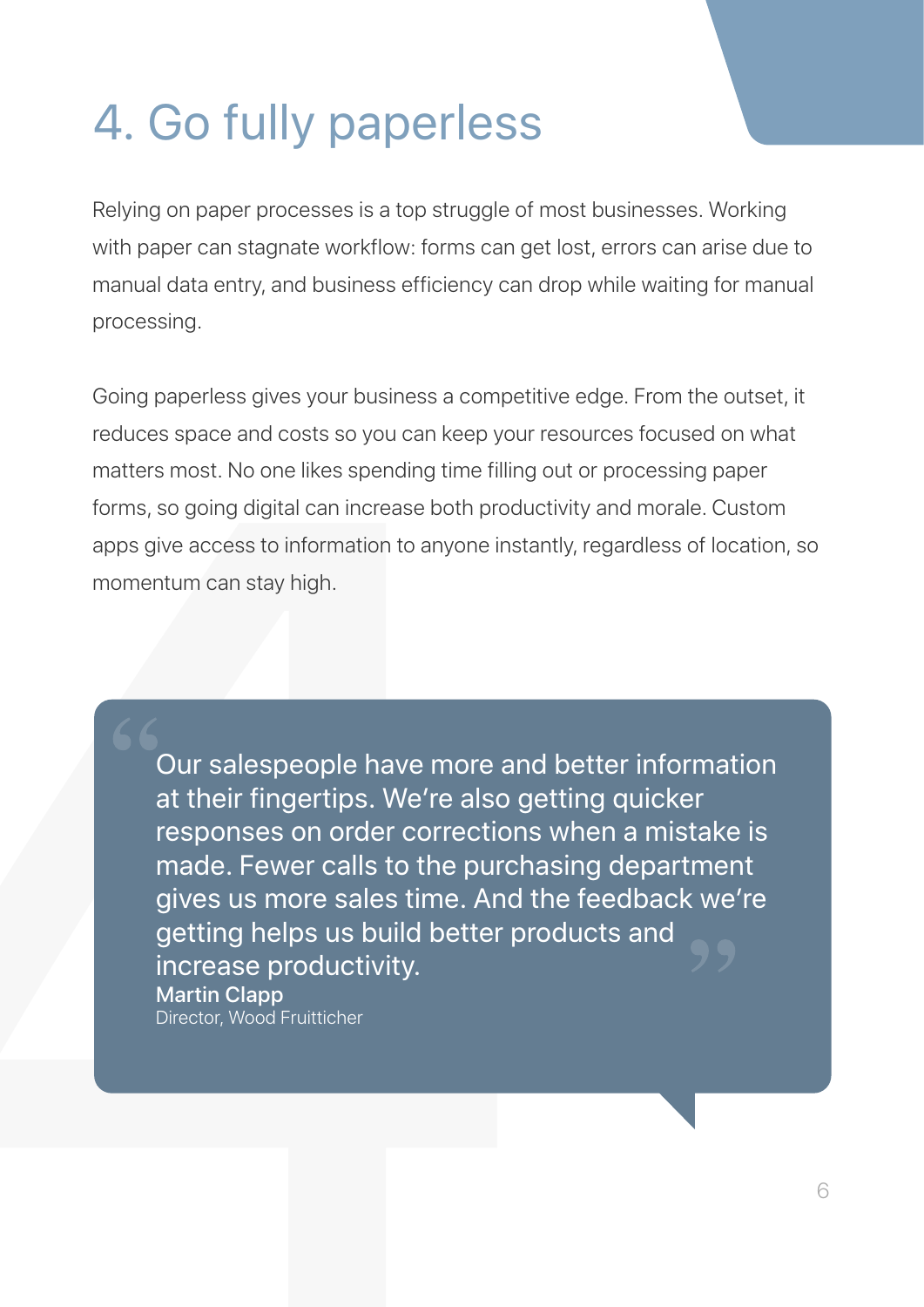# 5. Move to mobility

Mobile technology is transforming the world. In the business sector, 68% of businesses see mobility as important to their organization. Mobile-based management systems allow employees 24/7 access to the information they need to improve customer service.

What's more, being able to pass data back and forth in real time with your employees can improve overall team productivity.

Being able to connect better with your employees will help you understand what is happening with your business at any time.

What's more, being able to pass data back and forth in real time with your<br>
employees can improve overall team productivity.<br>
Being able to connect better with your employees will help you understand<br>
what is happening wit Our people are around town, in  $64\%$  meetings, and filming on location. From Portland to London, Los Angeles to Banff, our custom app allows us to keep an up-to-date view of what's going on onsite via laptop or mobile. Alexander Court Production Executive, Kung Fu Monkey **Productions** 



Saw an increase in their mobile teams productivity after adapting their custom app in the field

**10% Saw an increase in Saw an increase in** 

Source: 2018 State of the Custom App Report